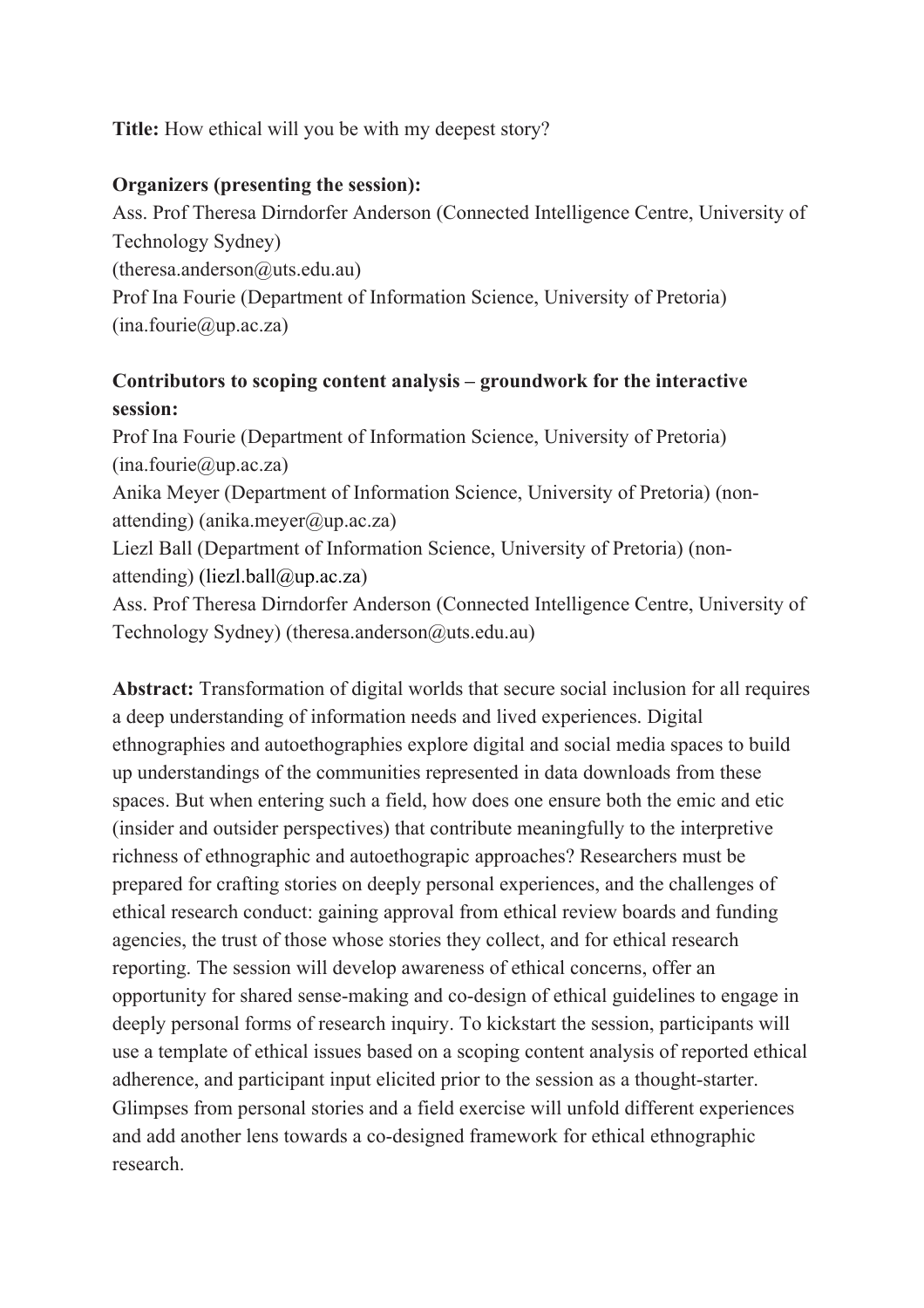## **Description:** (1,000 words)

- § *Purpose and Intended Audience:* The interactive session is aimed at educators, supervisors, postgraduate students, practitioners and policy-makers interested in exploring the lived experiences and information needs of vulnerable and marginalised groups (especially from cultural perspectives) – those whose stories need to be told to develop inclusive and responsive digital worlds. The intended audience includes people from disciplines such as Informatics and those addressing the digital divide. The purpose is to:
	- § develop awareness of autoethnographic ethical concerns and how to protect those whose stories are told or revealed in mindful writing
	- offer opportunities for input from different lenses and shared sensemaking
	- build confidence in addressing ethical concerns and dealing with resistance to deeply personal research methods
	- § establish a community of ethically minded and responsive autoethographic researchers sensitive to research opportunities relevant to the conference theme and prepared to acknowledge our humanity
	- present participants with a co-designed template on ethical adherence
	- lay foundations for further research community building.
	- *Outcomes*: Participants would be able to:
		- collaboratively make sense of ethical challenges to address in authoethnographic research
		- map ethical concerns on a template for autoethnographic research (developed from a scoping content analysis and prior participant input)
		- make informed decisions in applying and writing up ethical research conduct
		- contribute to the generation of autoethnographic research topics relevant to the conference theme.
	- § *Proposed activities −* pre-, during and post-conference:
		- § *Prior submission of lived experiences of conducting research on deeply personal information will be sought as part of the promotion of this session*
		- § *As participants gather for the session, they will be invited to choose from one of a series of reflective activities (drawing, writing, reflecting)*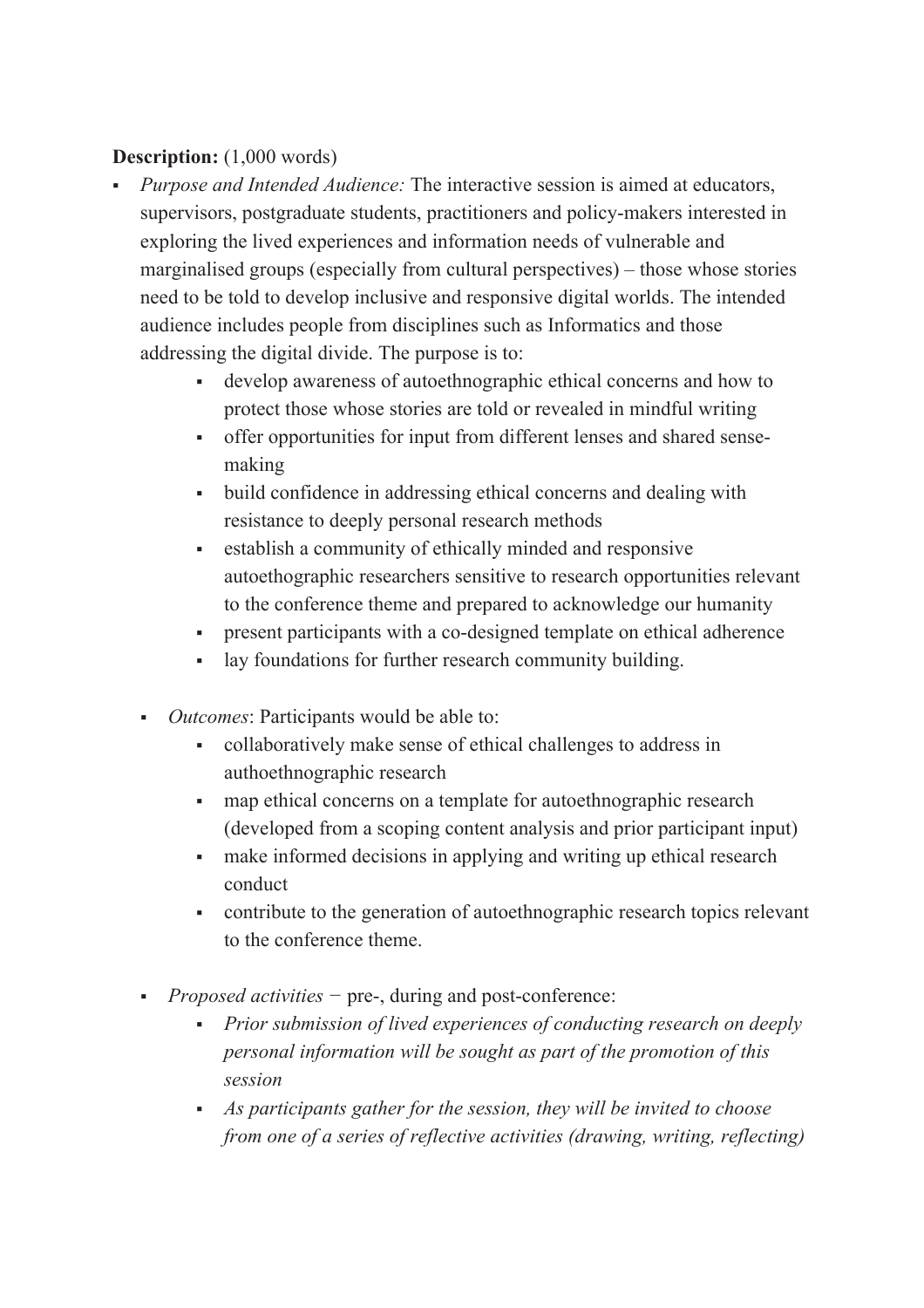*intended to put participants in the position of the 'vulnerable other' (5 minutes)*

- § *Raising awareness of, and sensitizing to, challenges*: brief introduction of ethical concerns, the scoping content analysis (developed with the input of two non-attending contributors) and development of the template (also based on prior participant input) (5 minutes)
- § *Familiarising with the template*: the template will be the tool for capturing participant input to co-design and will be their take-away to continue growing and contributing to the conduct and reporting of ethically sound autoethnographic research (5 minutes)
- § *Sharing lived ethical challenges in autoethnographic research*: Introducing drawings (*life in four frames*), reflective writing, and vignettes of stories shared prior by participants and from the literature. (15 minutes)
- *Pausing and reflection*: quiet individual time to think and make notes (5 minutes)
- § *Collaborative sense-making*: Active participant contribution through small group discussion to give feedback on the template based on their own prior experiences of research methods involving vulnerable communities and the sharing of deeply personal experiences, as well as the lived ethical challenges shared in a preceding part of the session. Each group will report briefly. Their input will contribute to the adaptation and co-design of a template on ethical concerns and challenges in autoethnographic research (15 minutes for group discussion;10 minutes for report back  $= 25$  minutes).
- § *Field session - applying ethically minded writing as a small group*: Due to time constraints participants will work only with two of the most important ethical conditions (set by the organisers) for autoethnographic writing. They will experience the mindset needed to be sensitive and responsive to ethical concerns: (1) regarding explicit statements of adherence to ethical research conduct; (2) presenting content revealing vulnerability, issues of confidence, privacy, etc. Since time might not allow for each group to share, only overall challenges in adhering to ethically minded writing will be shared (15 minutes for group writing; and 10 minutes for feedback.)
- § *Agreeing on further action and wrap up:* the focus will be on action to nurture ethical autoethnographic research conduct and report of ethical adherence (10 minutes)